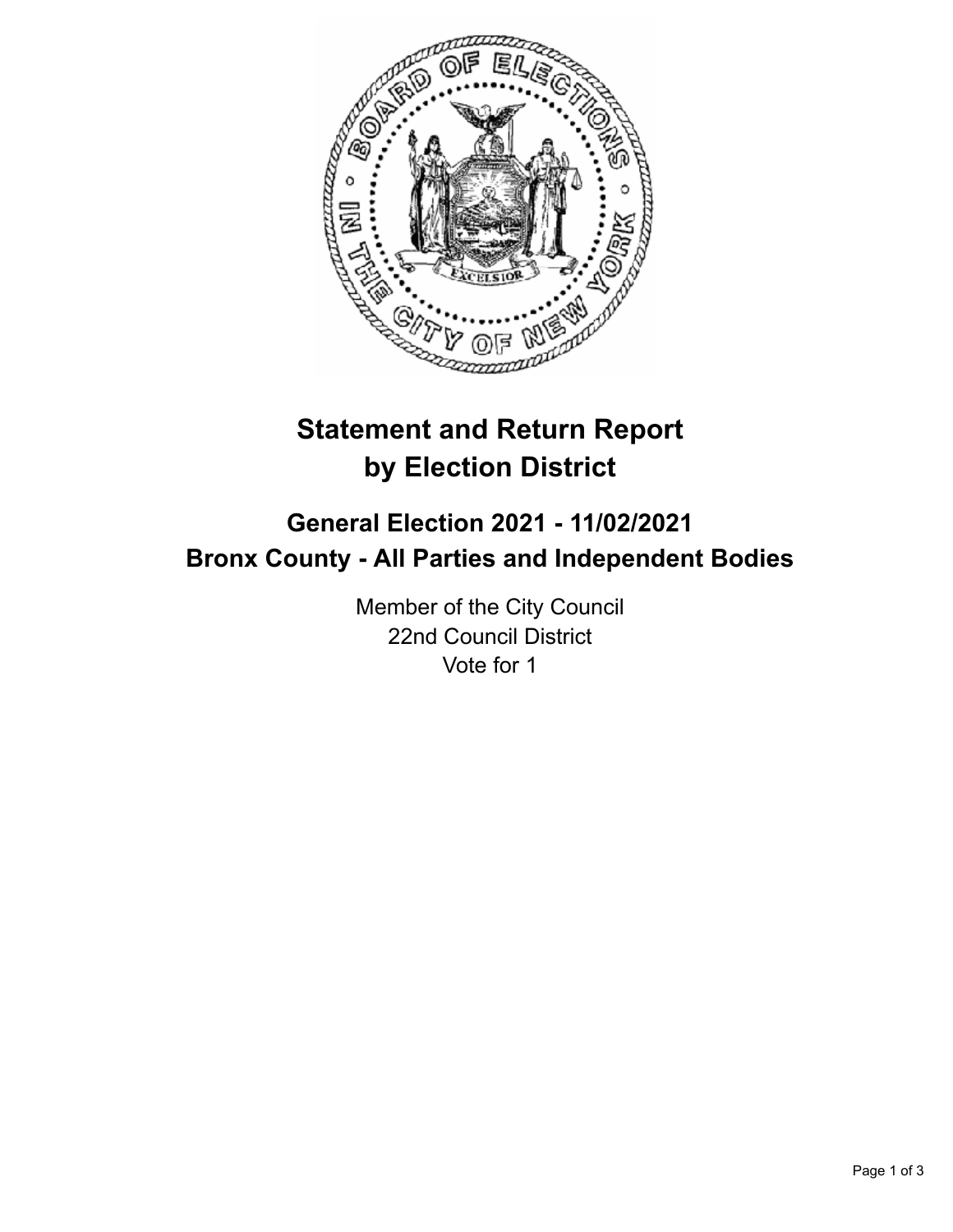

## **035/85**

| <b>PUBLIC COUNTER</b>                                    | 0 |
|----------------------------------------------------------|---|
| <b>MANUALLY COUNTED EMERGENCY</b>                        | 0 |
| ABSENTEE / MILITARY                                      |   |
| AFFIDAVIT                                                | 0 |
| <b>Total Ballots</b>                                     |   |
| Less - Inapplicable Federal/Special Presidential Ballots | 0 |
| <b>Total Applicable Ballots</b>                          |   |
| TIFFANY CABAN (DEMOCRATIC)                               |   |
| FELICIA R. KALAN (REPUBLICAN)                            | 0 |
| FELICIA R. KALAN (CONSERVATIVE/SAVE OUR CITY)            | 0 |
| EDWIN DEJESUS (GREEN)                                    | 0 |
| <b>Total Votes</b>                                       |   |

## **073/85**

| 079/85 COMBINED into: 073/85                             |          |  |
|----------------------------------------------------------|----------|--|
| <b>Total Votes</b>                                       | 0        |  |
| EDWIN DEJESUS (GREEN)                                    | 0        |  |
| FELICIA R. KALAN (CONSERVATIVE/SAVE OUR CITY)            | 0        |  |
| FELICIA R. KALAN (REPUBLICAN)                            | 0        |  |
| TIFFANY CABAN (DEMOCRATIC)                               | 0        |  |
| <b>Total Applicable Ballots</b>                          | 0        |  |
| Less - Inapplicable Federal/Special Presidential Ballots | 0        |  |
| <b>Total Ballots</b>                                     | 0        |  |
| AFFIDAVIT                                                | 0        |  |
| ABSENTEE / MILITARY                                      | 0        |  |
| <b>MANUALLY COUNTED EMERGENCY</b>                        | $\Omega$ |  |
| PUBLIC COUNTER                                           | 0        |  |